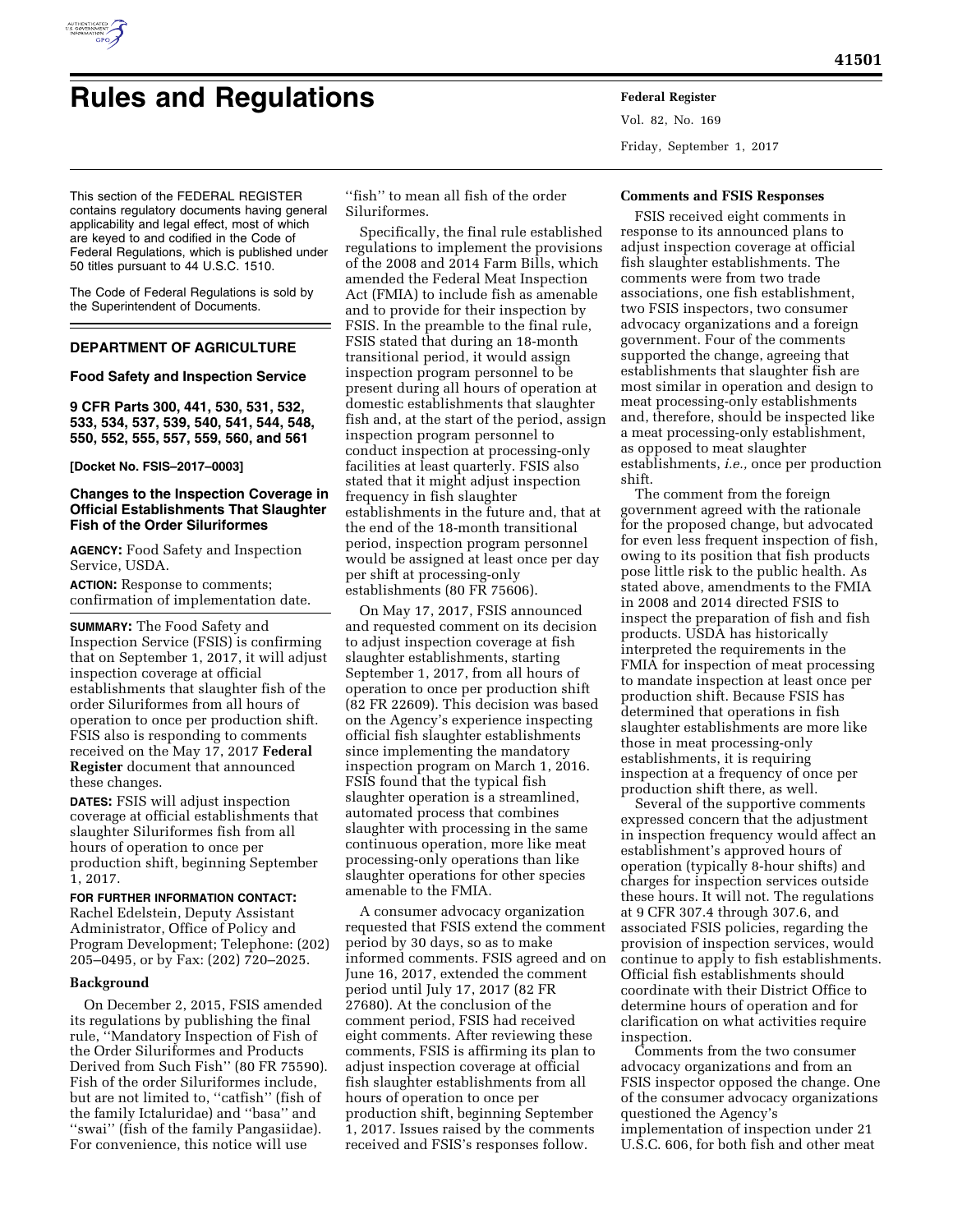products, as allowing for inspection once per shift. This commenter further opined that Congress, in fact, intended for FSIS to ''apply a greater care in inspecting catfish than with other meat food products,'' because of the addition of paragraph (b) under this section, which directs USDA to consider the conditions under which fish is raised and transported.

FSIS disagrees. A narrow interpretation of the language in 21 U.S.C. 606, requiring that each unit of meat product be individually inspected by FSIS before movement in commerce, would create enormous costs without significantly increasing the effectiveness of inspection. USDA has never interpreted this language so narrowly in administration of the FMIA at meat processing-only establishments. In regard to the new section 21 U.S.C. 606(b), FSIS has determined that this section grants the Agency authority to conduct verification activities regarding the raising or transport of fish, but does not address the frequency of inspection or verification activities regarding the preparation of fish. Again, FSIS believes that the risks associated with fish slaughter are more closely aligned with meat processing, as further confirmed by explicit Congressional exemption of fish from the ante-mortem and postmortem inspection provisions of the FMIA.

When FSIS inspection program personnel visit meat processing-only establishments, they systematically verify compliance with the regulatory requirements. Inspectors routinely check the cleanliness of equipment and facilities, wholesomeness of incoming source materials, processing procedures, Hazard Analysis and Critical Control Point (HACCP) records, product labels, as well as other things. In addition, they submit samples for analysis, as directed in FSIS's Public Health Information System. FSIS inspection program personnel assigned to official fish establishments will be instructed to follow the same procedures. Therefore, we believe this approach will provide a high level of assurance that the fish products are safe, wholesome, and properly packaged and labeled, and that the public health will continue to be effectively protected by the change in inspection coverage.

Both comments from consumer advocacy organizations raise concerns about the effect of the adjustment in inspection frequency on the Agency's programs to ensure the safety of imported fish and fish products. One comment contends that FSIS has not considered the conditions under which imported fish have been raised or

transported. The other comment cites the number of shipments of foreign fish and fish products rejected by FSIS for import or recalled from commerce, because of violative residues found through FSIS testing, as evidence that foreign fish production, processing and inspection systems are inadequate. The commenter suggests that inspection during all hours of operation should be required for foreign slaughter and processing of fish intended for import to the United States.

FSIS does consider the conditions under which imported fish are raised and transported through both the equivalence process and its testing of imported fish and fish products. When applying to export fish and fish products to the United States, a foreign country's Central Competent Authority (CCA) must demonstrate to FSIS that it ensures fish for export are raised and transported under conditions that prevent product adulteration. For example, the CCA must provide information regarding how it ensures that fish are not grown or farmed under conditions that would cause them to be adulterated; details of its sampling of feed, fish or the body of water from which the fish are harvested; and information on its program for ensuring that fish are transported under sanitary conditions from harvest to processing establishments. A foreign country's inspection program cannot be deemed equivalent unless the CCA demonstrates that it prevents the adulteration of fish during raising and transport.

Additionally, FSIS tests fish and fish products collected during reinspection for chemical residues, *Salmonella,* and speciation. In regard to chemical residues, FSIS tests imported fish for veterinary drug residues, including nitrofurans and some fluoroquinolones; malachite green; gentian violet; metals and pesticides. This testing serves to verify that imported fish were raised under conditions to prevent product adulteration and keeps adulterated fish and fish products out of United States commerce.

In regard to inspection frequency for imported fish and fish products, the FMIA and the regulations specifically require that imported products be held to the same standards as domestic products. The FMIA at 21 U.S.C. 620 requires that no product may be imported into the United States unless it complies with all applicable provisions of the FMIA and the regulations issued thereunder. The fish import regulations at 9 CFR 557.3 specifically require that no fish or fish product offered for importation from any foreign country shall be admitted

into the United States if it is adulterated or misbranded or does not comply with all the requirements that would apply to it if it were a domestic product.

Therefore, because FSIS will require government inspection of fish preparation at least once per production shift, to be determined equivalent, a foreign country's fish inspection system must also provide government inspection at least once per production shift. FSIS sees no basis to impose inspection requirements for imported fish that are in addition to those applied to domestic fish. Food safety issues with imported fish can be addressed through import reinspection, enforcement and the equivalence process.

Finally, one inspector opposed the change in inspection frequency at fish slaughter establishments, expressing concern that the change would result in increased workloads for inspectors that are currently assigned to these establishments. FSIS disagrees. The change in inspection frequency will simply place establishments that slaughter fish into ''patrol assignments'' including other meat and poultry processing establishments. The inspection workload for affected inspectors will be no different than the workload associated with current patrol assignments of processing establishments.

#### **USDA Nondiscrimination Statement**

No agency, officer, or employee of the USDA shall, on the grounds of race, color, national origin, religion, sex, gender identity, sexual orientation, disability, age, marital status, family/ parental status, income derived from a public assistance program, or political beliefs, exclude from participation in, deny the benefits of, or subject to discrimination any person in the United States under any program or activity conducted by the USDA.

To file a complaint of discrimination, complete the USDA Program Discrimination Complaint Form, which may be accessed online at *[http://](http://www.ocio.usda.gov/sites/default/files/docs/2012/Complain_combined_6_8_12.pdf) [www.ocio.usda.gov/sites/default/files/](http://www.ocio.usda.gov/sites/default/files/docs/2012/Complain_combined_6_8_12.pdf) [docs/2012/Complain](http://www.ocio.usda.gov/sites/default/files/docs/2012/Complain_combined_6_8_12.pdf)*\_*combined*\_*6*\_*8*\_ *[12.pdf,](http://www.ocio.usda.gov/sites/default/files/docs/2012/Complain_combined_6_8_12.pdf)* or write a letter signed by you or your authorized representative.

Send your completed complaint form or letter to USDA by mail, fax, or email:

*Mail:* U.S. Department of Agriculture, Director, Office of Adjudication, 1400 Independence Avenue SW., Washington, DC 20250–9410.

*Fax:* (202) 690–7442.

*Email: [program.intake@usda.gov](mailto:program.intake@usda.gov)*. Persons with disabilities who require alternative means for communication (Braille, large print, audiotape, etc.)